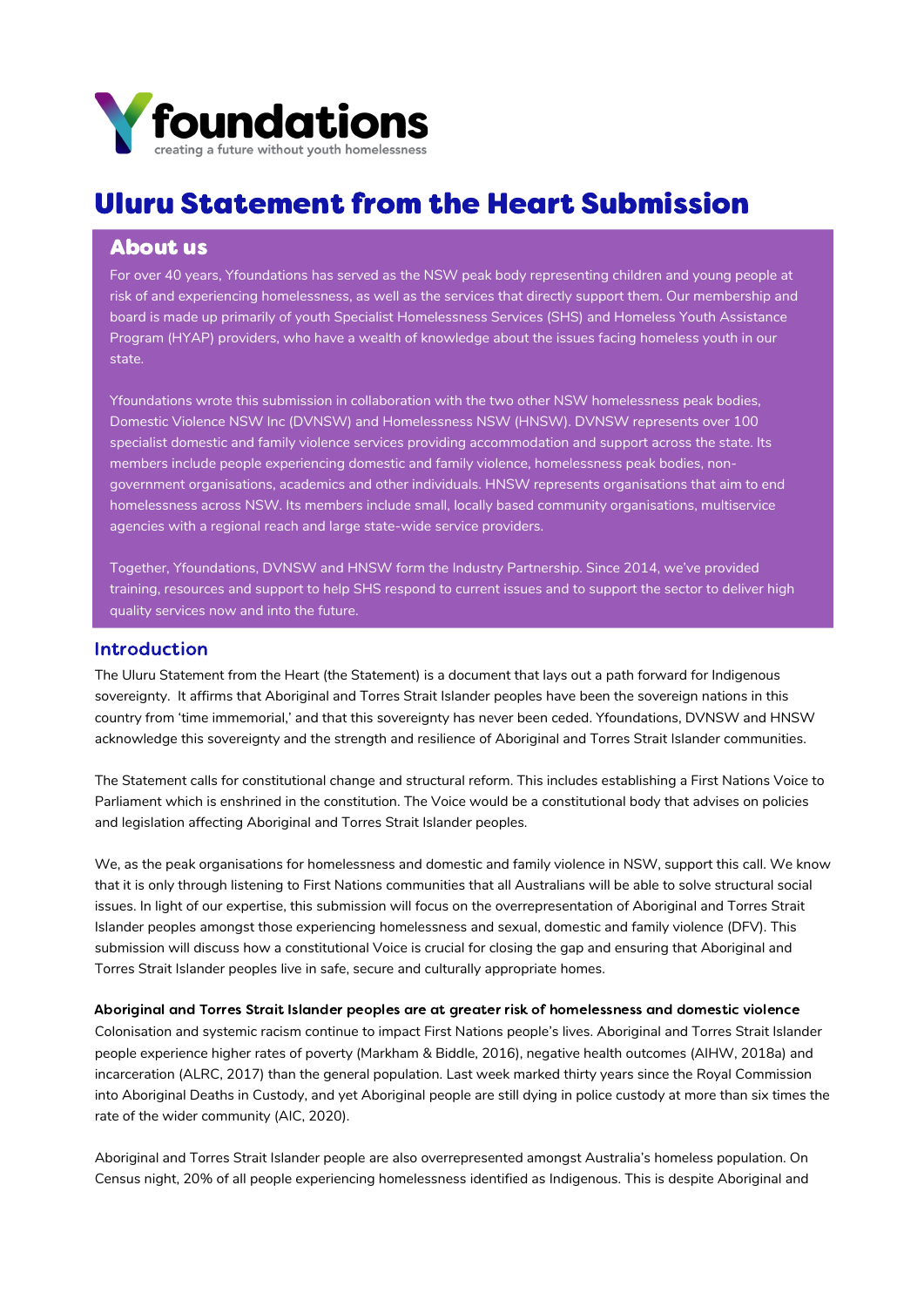Torres Strait Islander people making up 3% of the total Australian population (ABS, 2018). Aboriginal and Torres Strait Islander people are also 2.3 times more likely to experience rental stress than the rest of the population (AHURI, 2017). This is particularly true in NSW, where there is currently a shortfall of 11,000 social housing homes for Aboriginal families. Unfortunately, this deficit is only predicted to increase in the next ten years (AHURI, 2017).

Aboriginal and Torres Strait Islander young people and women are disproportionately impacted when it comes to homelessness. Last year, 1 in 3 young people aged 15 to 24 who sought assistance from homelessness services in NSW identified as Aboriginal and/or Torres Strait Islander (AIHW, 2020). On Census night, 4 in 10 Aboriginal people experiencing homelessness were under the age of 18 (AIHW, 2019). This is largely due to domestic and family violence, which drives women and children into homelessness. In fact, DFV is the leading cause of homelessness amongst women (FaHCSIA, 2008).

Aboriginal and Torres Strait Islander women are also vastly more likely to experience gendered violence than the general population (AIHW, 2018b), with some studies estimating that rates are up 40 times higher (Mouzos & Makkai 2004). Family violence and unstable housing are drivers for the concerningly high rates of removal of Aboriginal and Torres Strait Islander children and young people into out-of-home care (OOHC). Aboriginal and Torres Strait Islander children in NSW are eight times more likely to enter OOHC than non-Indigenous children, and represent 40% of the total OOHC population (Davis, 2019).

#### The importance of a constitutional Voice in ending homelessness and violence

As the Uluru Statement from the Heart notes, social problems like homelessness and DFV are structural in nature. Homelessness and gendered violence are deeply linked to colonisation, genocide and dispossession of land. Research has shown that policies aimed at addressing the impacts of these structural issues on Aboriginal and Torres Strait Islander communities achieve better outcomes when there is genuine partnership and control (Productivity Commission, 2016). This has been acknowledged by the Australian Government's own Closing the Gap strategy, which is underpinned by a belief in Aboriginal and Torres Strait Islander self-determination. Indeed, the Closing the Gap's Retrospective Review found that initiatives were much more likely to be successful where they enabled Indigenous communities to lead (2018).

The Voice offers us a structural mechanism to hear Indigenous perspectives on policies and legislation which will directly affect First Nation peoples. However, a Voice which is not enshrined in the constitution will not achieve the same results. Removing the Voice from a referendum on constitutional reform goes against the wishes of the many Aboriginal and Torres Strait Islander leaders and communities involved in creating the Statement from the Heart. It is not a fair interpretation of the Statement, which calls for genuine structural change implemented through constitutional reform. It also risks entrenching the current model of government consultation, which is seen as 'top down' and is failing in its efforts to close the gap (DPC, 2018).

#### Conclusion

If we want to end homelessness and gendered violence, we must listen to and prioritise First Nations voices, which are calling for a constitutional Voice to Parliament. We note that support for the creation of a Voice is also echoed by the wider community. In 2020, four in five Australians supported the establishment of a representative Aboriginal and Torres Strait Islander Body which is protected by the constitution (Reconciliation Australian, 2020 Barometer).

It has been eleven years since the establishment of the panel on the Recognition of Aboriginal and Torres Strait Islander People in the Constitution, and four years since the release of the Uluru Statement from the Heart. This year, Yfoundations, DVNSW and HNSW call on the Australian Government to honour their election commitment and hold a referendum to enshrine a Voice to Parliament in the constitution.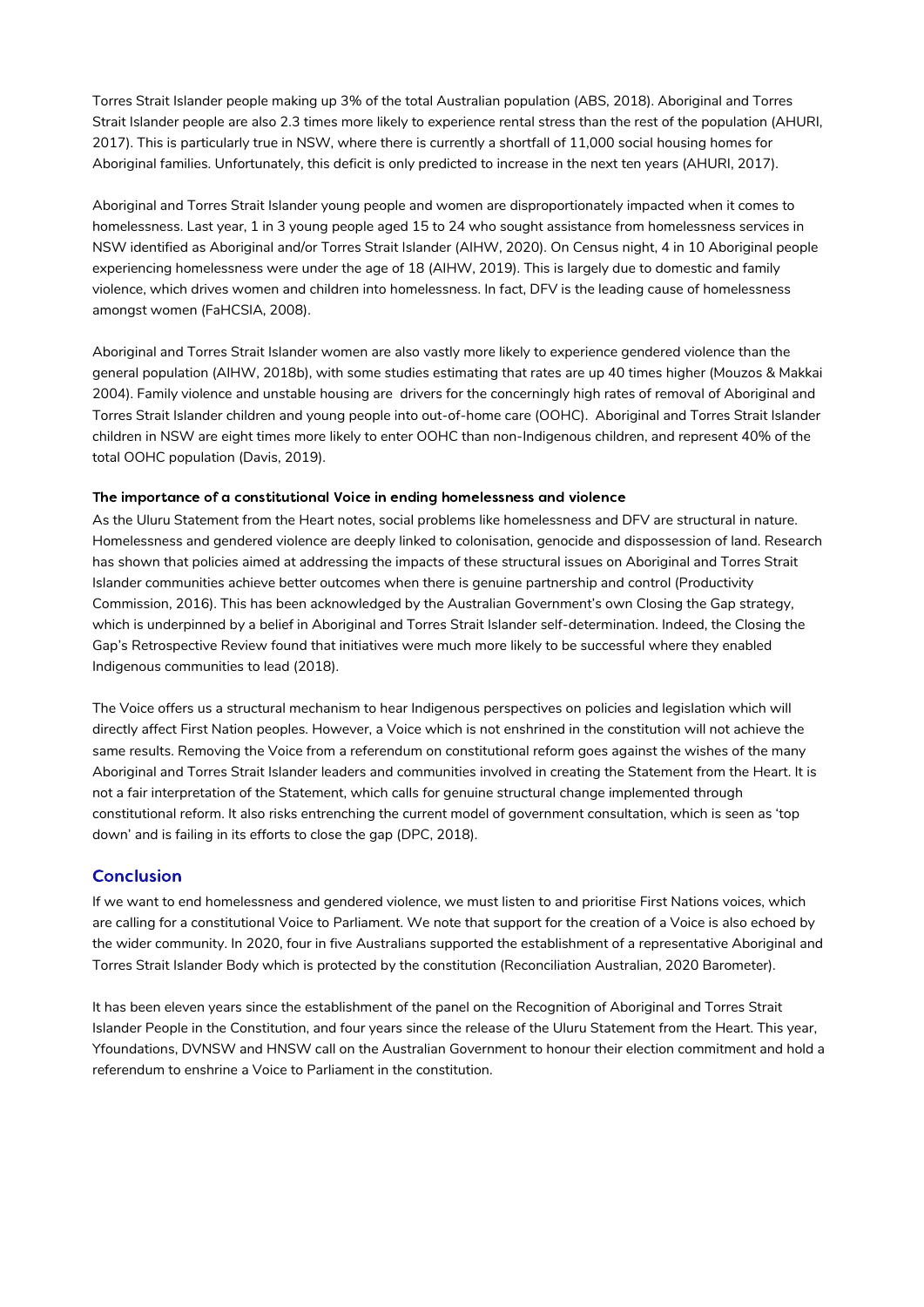## Reference List

Australian Bureau of Statistics (2018). Census of Population and Housing: Estimating Homelessness. Retrieved from https://www.abs.gov.au/statistics/people/housing/census-population-and-housing-estimating-homelessness/latest[release#:~:text=Aboriginal%20and%20Torres%20Strait%20Islander%20peoples%20made%20up%203%25%20of,](https://www.abs.gov.au/statistics/people/housing/census-population-and-housing-estimating-homelessness/latest-release#:~:text=Aboriginal%20and%20Torres%20Strait%20Islander%20peoples%20made%20up%203%25%20of,on%20Census%20night%20in%202016) on%20Census%20night%20in%202016.

Australian Housing and Urban Research Institute (2017). How can Aboriginal housing in NSW and the Aboriginal Housing Office provide the best opportunity for Aboriginal people? Retrieved from [https://www.facs.nsw.gov.au/\\_\\_data/assets/pdf\\_file/0008/547145/AHURI-Report.pdf](https://www.facs.nsw.gov.au/__data/assets/pdf_file/0008/547145/AHURI-Report.pdf)

Australian Institute of Criminology (2020). Deaths in custody in Australia 2018-19 – Statistical Report 31. Retrieved from [https://www.aic.gov.au/sites/default/files/2020-12/sr31\\_deaths\\_in\\_custody\\_in\\_australia\\_2018-19.pdf](https://www.aic.gov.au/sites/default/files/2020-12/sr31_deaths_in_custody_in_australia_2018-19.pdf)

Australian Institute of Health and Welfare (2018a). Australia's health 2018. Canberra: AIHW. Retrieved from https://www.aihw.gov.au/reports/australias-health/australias-health-2018/contents/table-of-contents

Australian Institute of Health and Welfare (2018b). 'Family, domestic and sexual violence in Australia.' Canberra: AIHW. Retrieved from: [https://www.aihw.gov.au/reports/domestic-violence/family-domestic-sexual-violence-in](https://www.aihw.gov.au/reports/domestic-violence/family-domestic-sexual-violence-in-australia-2018/summary)australia-2018/summary.

Australian Institute of Health and Welfare (2019). Aboriginal and Torres Strait Islander people: a focus report on housing and homelessness. Cat. no. HOU 301. Canberra: AIHW. Retrieved from <https://www.aihw.gov.au/getmedia/1654e011-dccb49d4-bf5b-09c4607eecc8/aihw-hou-301.pdf.aspx>

Australian Institute of Health and Welfare (2020). 2019-20 Specialist Homelessness Services data, commissioned by Yfoundations.

Australian Law Reform Commission (2017). Pathways to Justice—Inquiry into the Incarceration Rate of Aboriginal and Torres Strait Islander Peoples, Final Report No 133. Retrieved from https://www.alrc.gov.au/publication/pathways-to[justice-inquiry-into-the-incarceration-rate-of-aboriginal-and-torres-strait-islander-peoples-alrc-report-133/](https://www.alrc.gov.au/publication/pathways-to-justice-inquiry-into-the-incarceration-rate-of-aboriginal-and-torres-strait-islander-peoples-alrc-report-133/)

Department of Families, Housing, Community Services and Indigenous Affairs (FaHSCIA) (2008). The Road Home A National Approach to Reducing Homelessness. Retrieved from <http://www.nwhn.net.au/admin/file/content2/c7/The%20Road%20Home.pdf>

Department of the Prime Minister and Cabinet (DPC) (2018). Closing the Gap Retrospective Review. Retrieved from <https://www.niaa.gov.au/sites/default/files/publications/closing-gap-retrospective-review-accessible.pdf>

Davis, M. (2019). Family is culture: Independent review of aboriginal children in OOHC. Sydney, NSW Government.

Markham, F. & Biddle, N., (2018). Income, poverty and inequality - Census Paper 2. Centre for Aboriginal Economic Policy Research, Australian National University, Canberra.

Mouzos, J. & Makkai, T., (2004). Women's experiences of male violence: findings from the Australian component of the International Violence Against Women Survey (IVAWS). Research and public policy series no. 56. Canberra: Australian Institute of Criminology. Retrieved on: https://www.aic.gov.au/publications/rpp/rpp56

NSW Bureau of Crime Statistics and Research (2011). Trends and patterns in domestic violence assaults: 2001 to 2010. Issue paper no. 61 May 2011. Retrieved from <https://www.bocsar.nsw.gov.au/Publications/BB/bb61.pdf>